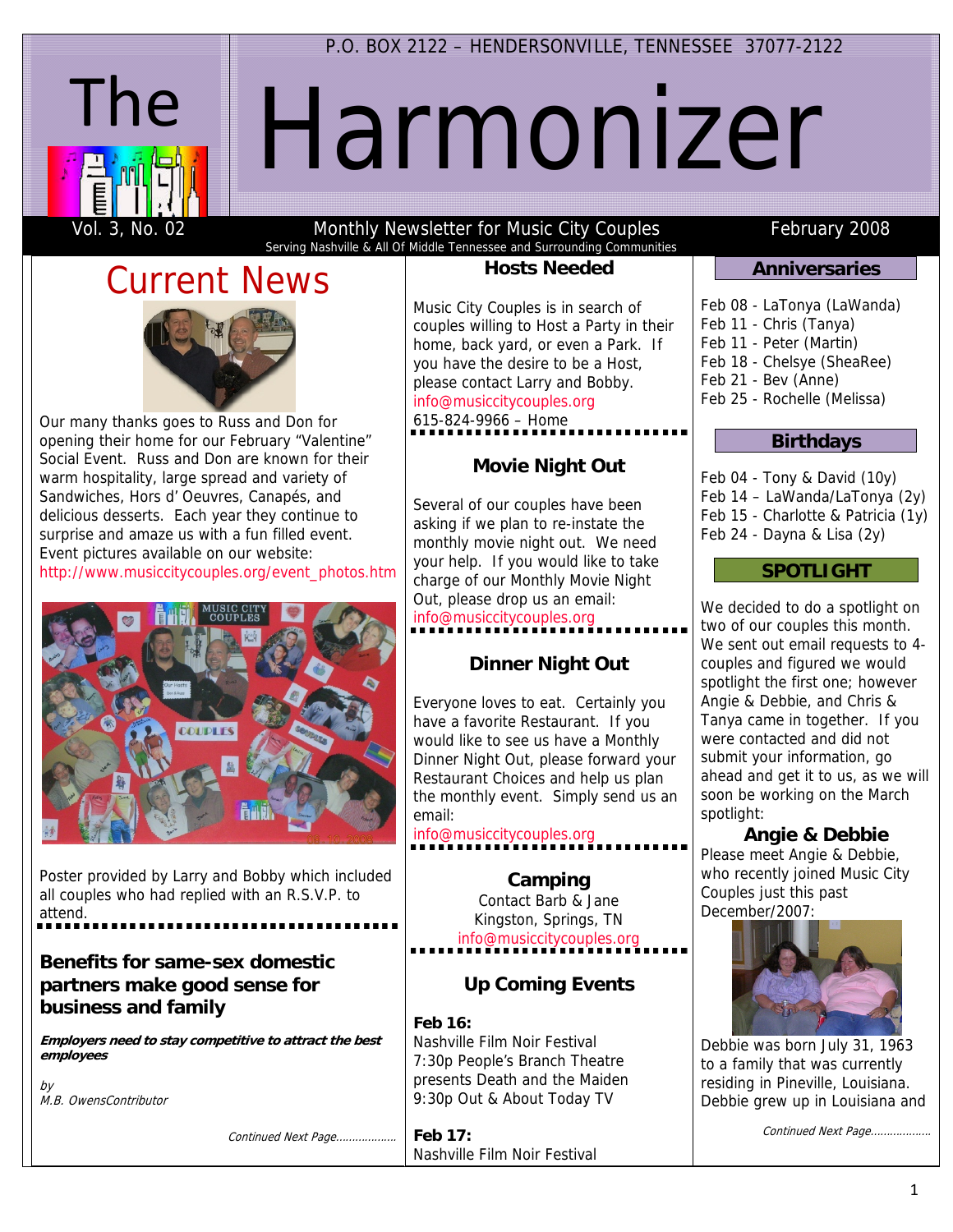#### Vol. 3, No. 02 **Monthly Newsletter for Music City Couples** February 2008 Serving Nashville & All Of Middle Tennessee and Surrounding Communities

| Many Nashville area employers are following a        | 7:00p Gill and Orlishaham: In Recital   | Texas. She has 3-brothers and      |
|------------------------------------------------------|-----------------------------------------|------------------------------------|
| nationwide trend by offering benefit packages to     | at the Schermerhorn Symphony Center     | 1-sister. Debbie attended school   |
| employees and their same-sex domestic partners,      | 8:30p Scion Sunday Night Jazz Series    | at South Grand Prairie High        |
| just as they do for married couples. Employers are   | Presents Monica Ramey                   | School, in Grand Prairie, Texas.   |
| doing so because it makes good business while        | 9:00p Tonight at the 5 Spot             | Angie was born May 3, 1968 in      |
| helping employees and their families.                | 10:00p Out & About Today TV             | High Point, North Carolina.        |
|                                                      |                                         | Angie grew up in North Carolina    |
| According to the magazine Government Executive,      | <b>Feb 18:</b>                          | and Tennessee. Angie has 2-        |
| nationally more than half of the Fortune 500         | Inside Out Nashville on Stands          | brothers, and attended Science     |
| corporations, along with thousands of other          | Nashville Film Noir Festival            | Hill High in Johnson City,         |
| companies, provide benefits for domestic partners    | 2:30p Frist Art Trunk Show: Chinese     | Tennessee.                         |
|                                                      | Painting                                | We are told that Debbie and        |
| and their employees. So do hundreds of state, local  | 5:30p Gay and Lesbian Weight            | Angie actually met online and      |
| governments, colleges and universities.              | <b>Watchers Meeting</b>                 | have been together now for 1-      |
|                                                      | 6:00p Classic Lit Bok Clubat the        | $1/2$ years.                       |
| In Nashville, employers offering same-sex domestic   |                                         |                                    |
| partners include Vanderbilt University and Medical   | downtown library                        | Debbie has been an "Oversize       |
| Center, HCA, Deloitte, Kroger, Ford and Aetna.       |                                         | Load Escort Driver" for L & D      |
|                                                      | Feb 19:                                 | Flag Car for over 4-years. Angie   |
| "Businesses and organizations are offering these     | Nashville Film Noir Festival            | is a stay at home mom and wife.    |
| benefit packages to help recruit the best candidates | 7:30p Healing Circle at Goddess & the   | Debbie loves seafood, (who         |
| and to keep existing employees from leaving for      | Moon                                    | knew, as she is a Louisiana        |
| greener pastures," said John Wade, president and     |                                         | Cajun), and Angie's favorite,      |
| chairman of Nashville GLBT chamber of commerce.      | <b>Feb 20:</b>                          | "Italian" food.                    |
| "The most talented employee for a position may       | Nashville Film Noir Festival            | They both love watching            |
| have a domestic partner at home that needs health    |                                         | television and love The "L" Word.  |
| insurance, dental insurance or some other benefit.   | Feb 21:                                 | Debbie's favorite move is "Saving  |
| Employers need to offer these benefits if they want  | Nashville Film Noir Festival            | Face, and Angie's is "Gia".        |
| to be competitive in a changing multicultural        | 6:00p Music in the Grand Lobby          | We had the opportunity to meet     |
| marketplace."                                        | 7:30p The Nashville Jazz Workshop       | Debbie and Angie at Russ &         |
|                                                      | Presents; Jazz Night at Z's Five Points | Don's Valentine Party this month.  |
| The largest private employer in Nashville,           | Deli                                    | They immediately became part       |
| Vanderbilt University and Medical Center, has        |                                         | of the group and joined in with    |
| offered benefit packages to same sex couples since   | Feb 22:                                 | all the others sharing stories and |
| January 2000. To date more than 200 couples have     | <b>Nashville Symphony Presents:</b>     | laughing until the night came to   |
| participated.                                        | <b>Broadway Tonight</b>                 | an end.                            |
|                                                      | Nashville Film Noir Festival            | We asked them what the             |
|                                                      | 6:00p Music in the Grand Lobby          | funniest thing is that ever        |
| "It is what brought me here as part of a supportive  | 9:00p The Outta Sight Records Super-    | happened to them, but neither      |
| work environment," said Jerry Jones, senior          | Bad Soul Revue w/The Dynamites          | could think of anything. So, we    |
| information officer at Vanderbilt University Medical | featuring Charles                       | hit them with the next question,   |
| Center, who began working at the facility in 2000.   | 10:00p Out & About Today on             | asking what the most               |
|                                                      | NewsChannel 5+                          | embarrassing thing that every      |
| The Vanderbilt benefit package offered to an         |                                         | happened to them. Their reply,     |
| employee's partner is quite broad.                   | Feb 23:                                 | "Not Sure". I guess they live      |
|                                                      | Nashville Film Noir Festival            | pretty quiet lives out in          |
| "Insurance benefits include health, dental, life,    | Nashville Symphony Presents:            | Johnson City, Tennessee. In        |
| vision, accidental death, dismemberment and          | <b>Broadway Tonight</b>                 | either case, we are glad they      |
| survivor," said Jane Bruce, human resources          | 9:30p Out & About Today TV              | joined Music City Couples, and     |
| benefit director at Vanderbilt. "Also a domestic     |                                         | look forward to getting to know    |
| partner is treated as a family member for medical    | Feb 24:                                 | them better.                       |
| and personal leave."                                 | Families and Food: Understanding        |                                    |
|                                                      | Eating Problems in Today's World with   | <b>Chris &amp; Tanya</b>           |
|                                                      | panel                                   | Also, please meet Chris & Tanya.   |
|                                                      | The Rock Metropolitan Community         | We have known Chris & Tanya        |
| Continued Next Page                                  | Church                                  | for several years.                 |
|                                                      | Nashville Film Noir Festival            | Continued Next Page                |
|                                                      |                                         |                                    |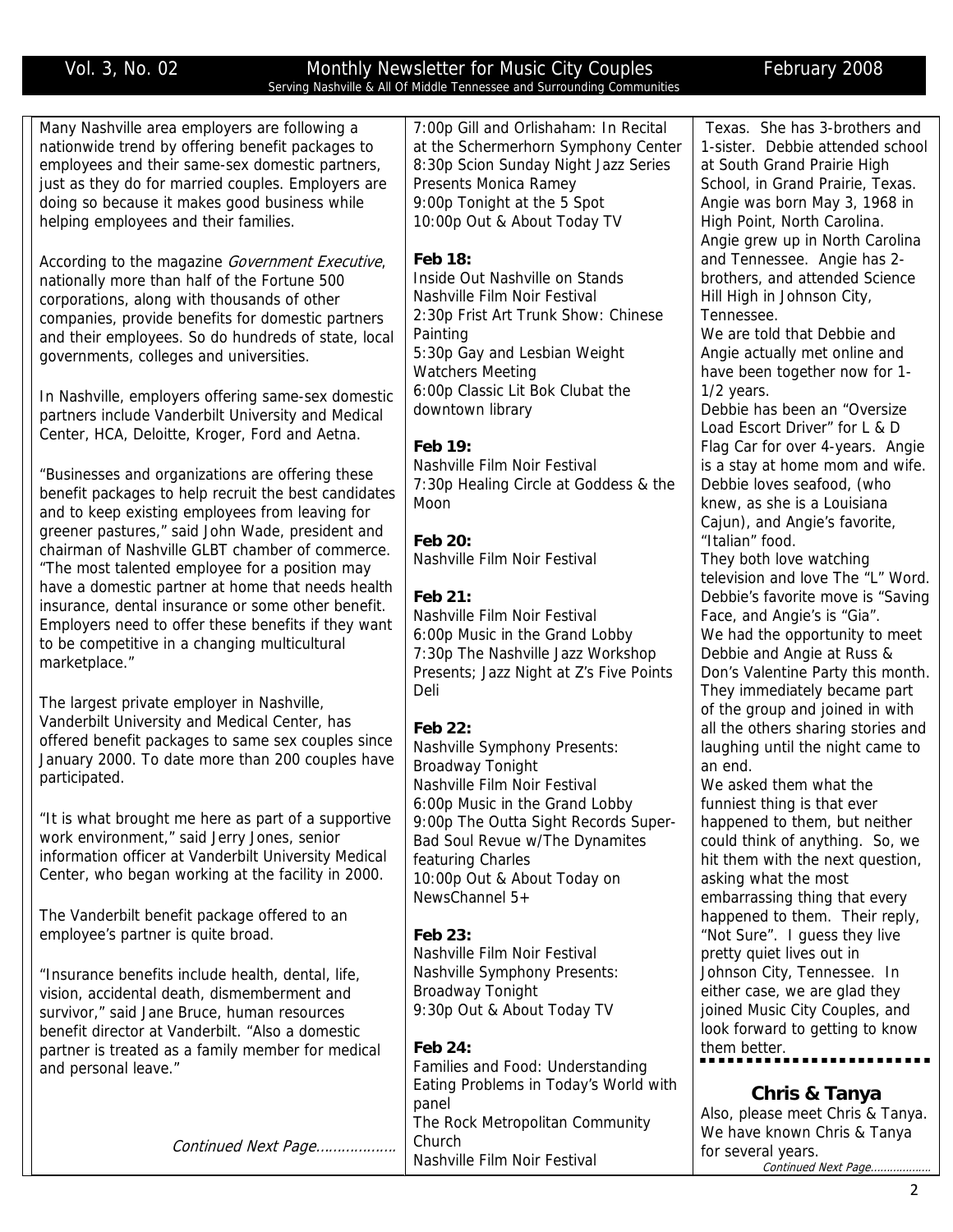#### Vol. 3, No. 02 Monthly Newsletter for Music City Couples February 2008 Serving Nashville & All Of Middle Tennessee and Surrounding Communities

|                                                                                               | Serving Nashville & All Of Milddle Tennessee and Surrounding Communities |                                                                     |
|-----------------------------------------------------------------------------------------------|--------------------------------------------------------------------------|---------------------------------------------------------------------|
| At Vanderbilt an employee is required to register as                                          | 10:00p Out & About Today TV                                              |                                                                     |
| having a domestic partner through a certification                                             |                                                                          | They began attending our Music                                      |
| process allowing the partner to become eligible.                                              | Feb 25:                                                                  | City Couples when Bobby and                                         |
|                                                                                               | Inside Out Nashville on Stands                                           | Larry lived in Portland,                                            |
| According to Bruce, the employee and the partner                                              | Nashville Film Noir Festival                                             | Tennessee also. We asked Chris                                      |
| must meet with a designated official of the human                                             | 2:30p Frist Art Trunk Show: Chinese                                      | & Tanya the same                                                    |
| resources department, fill out a form stating they                                            | Painting                                                                 | standard questions, and this is                                     |
| are the same sex and not related by blood, and                                                | 5:30p Gay and Lesbian Weight                                             | what we found out:                                                  |
| both be over 21 years old and not married to                                                  | <b>Watchers Meeting</b>                                                  |                                                                     |
| anyone else. In addition, they must state they are                                            | 6:00p Do I look Fat: - A documentary                                     |                                                                     |
| in a common household sharing joint responsibility                                            | about body image disturbance and                                         |                                                                     |
| and have been in a committed relationship for at                                              | eating disorders                                                         |                                                                     |
| least six months.                                                                             | Feb 26:                                                                  |                                                                     |
|                                                                                               | Nashville Film Noir Festival                                             |                                                                     |
| Participants are required to provide documentation,                                           | 7:00p EDCT Community Chat The                                            |                                                                     |
| such as a checking account or lease agreement,                                                | Domino Effect: Trauma and its                                            |                                                                     |
| with both names at the same address. Both must                                                | Influence on Eating                                                      | Chris was born on February 11,                                      |
| sign a document confirming the information is<br>correct.                                     | 7:30p Healing Circle at Goddess & the                                    | 1965 in Louisiana and grew up in                                    |
|                                                                                               | Moon                                                                     | Texas before moving to                                              |
| Jones said that his partner, Travis Smith, who as an                                          |                                                                          | Tennessee in 1995. Something                                        |
| independent contractor could not get benefits                                                 | Feb 27:                                                                  | we never knew is that Chris has                                     |
| through an employer and could not afford them on                                              | Nashville Film Noir Festival                                             | a twin. She also has 2-brothers,                                    |
| his own. So far Smith has only used the vision                                                |                                                                          | of which nothing else was said.                                     |
| insurance after registering three months ago.                                                 | Feb 28:                                                                  | We wonder now about her twin.                                       |
|                                                                                               | The Nashville Symphony Presents: The                                     | Is Lesbianism genetic?                                              |
| "It is good to know the benefits are there when I                                             | Art of Percussion<br>Nashville Film Noir Festival                        | Tanya was born on August 18,                                        |
| need them and they make a difference in the                                                   | 6:00p Music in the Grand Lobby                                           | 1966 in Chicago, Illinois. She                                      |
| quality of our life," Smith said.                                                             | 6:30p Evening of Song & Story with                                       | grew up in the suburbs of<br>Chicago called Fox River Grove,        |
|                                                                                               | Tracey Gold and Kim McLean                                               | and later moved to Ft.                                              |
| However, not everything is equal for domestic                                                 |                                                                          | Lauderdale, Florida in 1979, and                                    |
| partners and married couples because of federal                                               | Feb 29:                                                                  | then moved to Tennessee in                                          |
| regulations.                                                                                  | Nashville Film Noir Festival                                             | 1992. Tanya has 2-sisters and is                                    |
|                                                                                               | The Nashville Symphony Presents: The                                     | a "Stay at Home" mom thanks to                                      |
| "As required by law we have to tax the employer's                                             | Art of Percussion                                                        | Chris.                                                              |
| subsidy on the health care cost for domestic                                                  | 6:00p Music in the Grand Lobby                                           | Chris and Tanya met at Ralph's                                      |
| partners," Bruce added.                                                                       | 10:00p Out & About Today on                                              | Bar on 2 <sup>nd</sup> . Avenue in Nashville.                       |
|                                                                                               | NewsChannel 5+                                                           | Chris was doing some painting in                                    |
| Vanderbilt pays about 79 percent of the health care                                           | <b>Favorite Recipe</b>                                                   | the bathroom at Ralphs, and                                         |
| cost for both the employee and the partner. Due to                                            |                                                                          | Tanya was relaxing at the bar.                                      |
| the law, the employee must cover the tax on the<br>partner's benefit paid by the institution. | This spot will highlight your favorite                                   | She saw Chris going and coming                                      |
|                                                                                               | recipe, that you would like to share                                     | from the bathroom just a bit too<br>frequently, and assumed she was |
|                                                                                               | with our couples                                                         | in there doing drugs. Later, she                                    |
| Smaller employers in the Nashville offer similar<br>benefits.                                 |                                                                          | discovered she was working, and                                     |
|                                                                                               | <b>Favorite Dessert</b>                                                  | painting the bathroom. They                                         |
| Reverend Cynthia Andrews-Looper, pastor of Holly                                              | <b>Favorite Drink</b>                                                    | struck up a conversation,                                           |
| Trinity Community Church of the United Church of                                              | Favorite Entrée                                                          | "sparks" flew and later that week                                   |
| Christ (UCC), said she receives benefits for her                                              |                                                                          | Tanya had to go fetch her. After                                    |
| partner and eight year old son through UCC.                                                   | Type them up and send them in. We                                        | their 1 <sup>st</sup> date, they pretty much                        |
|                                                                                               | will post them in our next issue.                                        | continued talking till they moved                                   |
|                                                                                               |                                                                          | in together a couple months                                         |
| Continued Next Page                                                                           |                                                                          | They have been together<br>later.                                   |
|                                                                                               |                                                                          | now for 10-1/2 years and have                                       |
|                                                                                               |                                                                          | Continued Next Page                                                 |